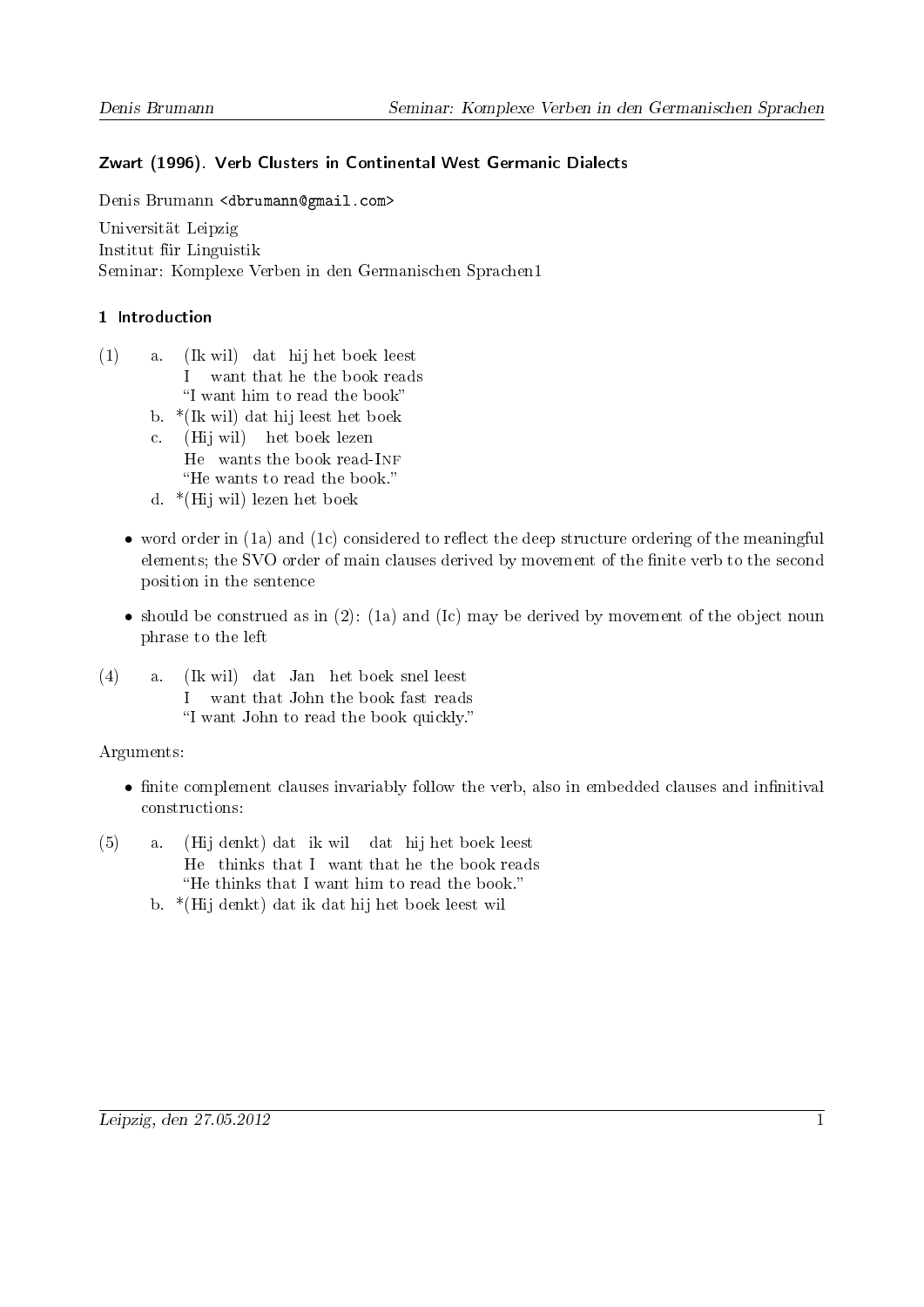#### 2 Verb clusters in Continental West Germanic

elementary cases:

- an auxiliary verb has a past participle in its complement domain
- $\bullet$  a modal, causative, or perception verb has an infinitive in its complement domain

more complex clusters arise by iteration of the processes that give rise to these simple clusters

| (6)  | (Ik denk) dat Jan het boek heeft gelezen<br>a <sub>1</sub>                                                                                                     |                 |
|------|----------------------------------------------------------------------------------------------------------------------------------------------------------------|-----------------|
|      | think that Han the book has read-PART<br>L                                                                                                                     |                 |
|      | "I think that John has read the book"                                                                                                                          | $1-2$           |
|      | (Ik denk) dat Jan het boek gelezen heeft<br>$\mathbf{b}$ .                                                                                                     | 2 1             |
|      | • in Standard Dutch verb clusters, the general word order becomes $1-2-3$ (9a), while in High<br>German and Frisian the general word order becomes 3-2-1 (10a) |                 |
| (9)  | (Ik denk) dat Jan het boek moet kunnen lezen<br>a <sub>1</sub>                                                                                                 |                 |
|      | think that John the book must can-INF read-INF<br>L                                                                                                            |                 |
|      | "I think John must be capable of reading the book"                                                                                                             | $1 - 2 - 3$     |
|      | b. *(Ik denk) dat Jan het boek lezen kunnen moet                                                                                                               | $3 - 2 - 1$     |
| (10) | wêrom't ik de hiele dei sitten bliuwe<br>moattan<br>a.<br>why that I the whole day sit-INF stay-INF must-PART have-FIN                                         | ha              |
|      | " why I have had to remain sitting all day"                                                                                                                    | 4321            |
|      | b. * wêrom 't ik de hiele dei ha moattan bliuwe sitten                                                                                                         | $1 - 2 - 3 - 4$ |
|      | Exceptions (Standard Dutch):                                                                                                                                   |                 |
| (11) | (Ik denk) dat Jan het boek moet hebben gelezen<br>a.                                                                                                           |                 |
|      | Think that John the book must have-INF read-PART<br>$\mathbf{I}$                                                                                               |                 |
|      | "I think John must have read the book"                                                                                                                         | $1-2-3$         |
|      | (Ik denk) dat Jan het boek moet gelezen hebben<br>b.                                                                                                           | $1-3-2$         |
|      | (Ik denk) dat Jan het boek gelezen moet hebben<br>c.                                                                                                           | $3 - 1 - 2$     |
|      | ?(Ik denk) dat Jan het boek gelezen hebben moet<br>$d_{\cdot}$                                                                                                 | 3.2.1           |
|      | *(ik denk) dat Jan het boek hebben gelezen moet<br>e.                                                                                                          | $2 - 3 - 1$     |
|      | *(Ik denk) dat Jan het boek hebben moet gelezen<br>f.                                                                                                          | $2 - 1 - 3$     |

Infinitivus Pro Participio (IPP): clusters of three verbs, the first of which is an auxiliary, the verb in its immediate complement domain often takes the shape of an infinitive, instead of the expected participial shape: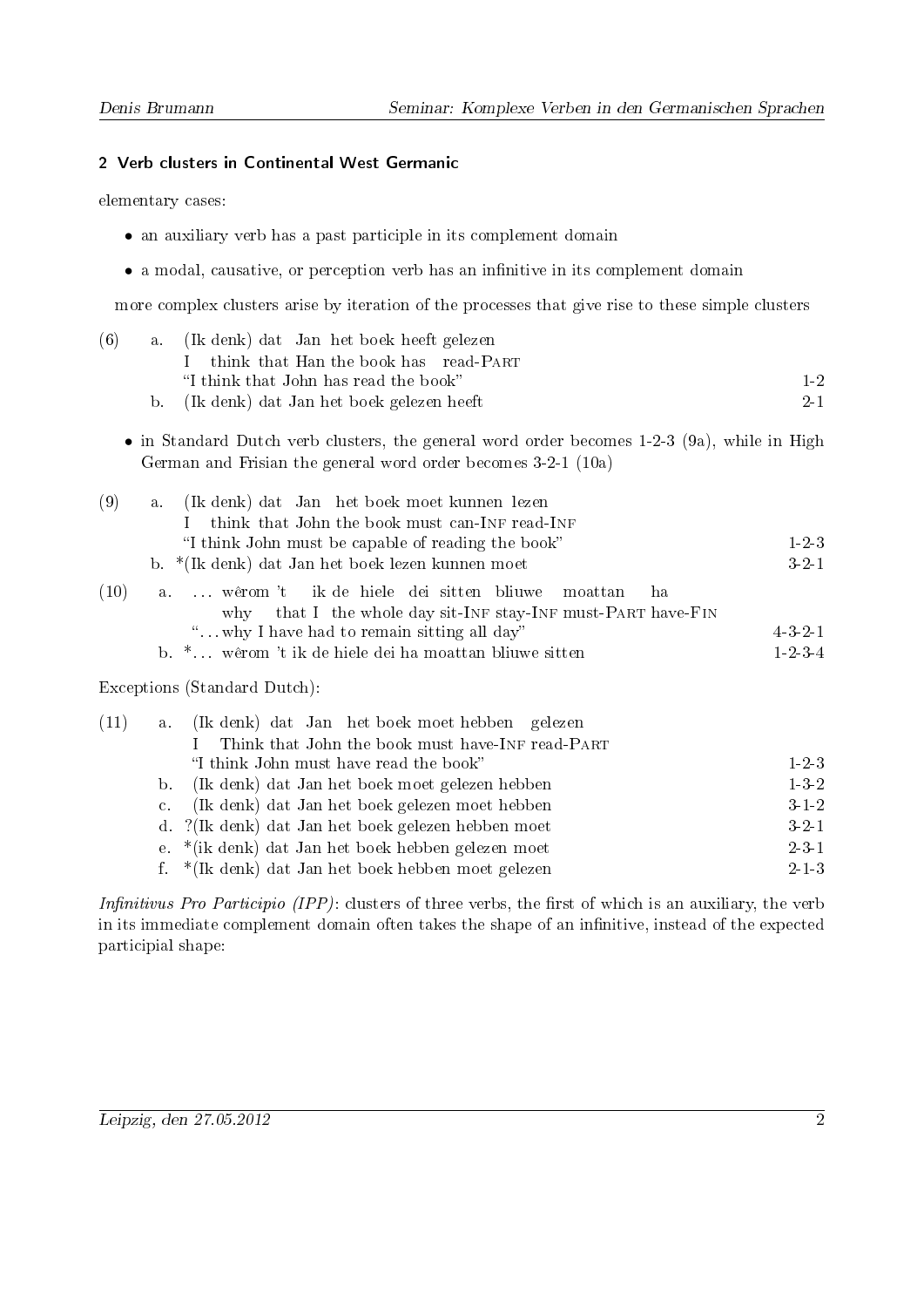| (12) | a. (Ik denk) dat Jan het heeft kunnen/*gekund lezen                                    |         |
|------|----------------------------------------------------------------------------------------|---------|
|      | $\text{can-INF}/\text{-PART read-INF}$<br>think that John the book has<br>$\mathbf{L}$ |         |
|      | "I think John could have read the book"                                                | $1-2.3$ |
|      | b. (Ich glaube) dass J. das Buch hat lesen können/*gekonnt                             |         |
|      | think that John the book has read-INF can-INF/-PART                                    |         |
|      |                                                                                        | $1-3-2$ |

Certain 3-2-1 dialects, on the other hand, show a cluster containing two participles and one infinitive next to the matrix auxiliary verb. This is because the IPP-effect is absent in strict 3-2-1 dialects:

| (14) |                                            |  |       | a. (Ik dacht) dat Jan het boek gelezen had kunnen hebben               |             |                 |
|------|--------------------------------------------|--|-------|------------------------------------------------------------------------|-------------|-----------------|
|      |                                            |  |       | thought that John the book read-PART had can-INF have-INF              |             |                 |
|      | "I thought John could have read the book"  |  |       |                                                                        |             | $4 - 1 - 2 - 3$ |
|      | b. omdat zi'j et wei                       |  | es es | daon                                                                   | hebben kund | had             |
|      |                                            |  |       | because she it PARTICIPLE PARTICIPLE done-PART have-INF could-PART had |             |                 |
|      | " because she may very well have done it." |  |       |                                                                        |             | $4.3 - 2.1$     |

Other double participle constructions do not seem to involve two auxiliary verbs:

| (15) | a. (Ik wist niet) dat Jan ontslagen was (?geworden) |                     |
|------|-----------------------------------------------------|---------------------|
|      | I knew not that John fired-PART was become-PART     |                     |
|      | "I did not know John had been fired"                | $3 \cdot 1 \cdot 2$ |
|      | b. Grad wo t abgfaare gsy<br>bisch                  |                     |
|      | just when you taken-off-PART been-PART are-FIN      |                     |
|      | "Just after you had left"                           | 132                 |

These constructions are curious, in that in all dialects, no matter what the preferred word order in the verbal cluster, the most deeply embedded participle has to precede the hierarchically higher participle.

Descriptive generalization about verb clusters in Continental West Germanic dialects:

- Verb clusters in a number of dialects may be broken up by material properly belonging to the most deeply embedded verb in the cluster
- The generalization regarding Verb Projection Raising is that the material breaking up the cluster must be situated to the left of the verb which the material belongs to (in the sense just described). This implies that the phenomenon is absent from those languages that keep to a strict 3-2-1 order in the verbal cluster.

| (17) | a. We zullen der moeten voor zorgen                                                                                      |       |
|------|--------------------------------------------------------------------------------------------------------------------------|-------|
|      | we will there must-INF for care-INF                                                                                      |       |
|      | "We will have to take care of that"                                                                                      | 1.2.3 |
|      | b. (I bi stolz,) das i ha chöne über de see schwüme                                                                      |       |
|      | I am proud that I have-FIN can-INF across the lake swim-INF<br>"I'm proud that I have been able to swim across the lake" | 1.2.3 |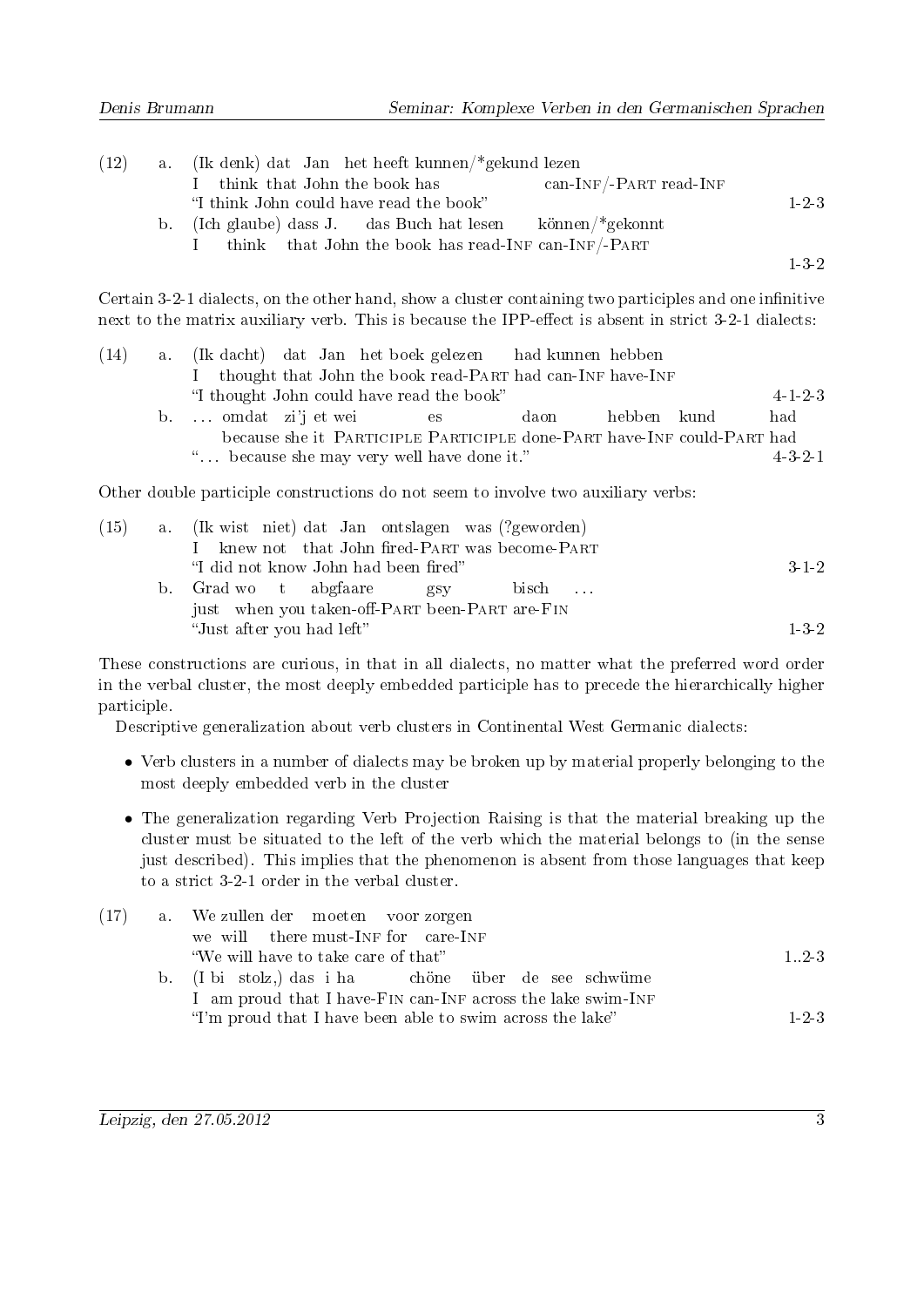The Verb Projection Raising phenomenon in (17) suggests that, properly speaking, the 'ascending' orders (such as 1-2, 1-2-3, 1-3-2, etc.) do not present clusters, since there is a way for independent material to intervene between the members of the string of verbs.

## 3 Analysis of the verb clusters from an OV point of view

Probleme:

- a. There is no consistent direction of adjunction, either across Continental West Germanic dialects, or even within particular Continental West Germanic dialects
- b. There is no fixed phrase structure level of the category adjoined
- c. It is not clear what triggers the various movements, in the sense that there is no understanding how particular asymmetries are to be explained
- d. The parametrization makes no reference to the timing of the movements
- e. It is unclear why in the Germanic SOV languages multi-verb constructions show such a variety of word orders within the cluster, whereas in the Germanic SVO languages multi-verb constructions invariably show strictly 'ascending' orders
- f. It is unclear why certain phenomena are sensitive to the surface order of the members of the verb cluster
- g. The analysis relies on a phrase structural split among the Germanic languages for which there is no independent empirical basis

### 4 Analysis of verb clusters from an VO point of view

- embedded verbs are generated in a position to the right of embedding verbs; the noun phrase complement of a verb is moved to the left. In cases of multi-verb constructions, the complement of the most deeply embedded verb will appear to the left of the verb cluster:
- (19) a. . . . dat Jan het heeft that John has read-PART the gelezen [het boek] book b. . . . dat Jan [het boek]<sub>i</sub> heeft gelezen  $t_i$ 
	- These elements, then, will not normally interfere with the verb movements giving rise to verb clustering.
	- the movements must give rise to crossing paths, rather than nesting paths:
- (20)  $\ldots$  dat Jan [het boek]<sub>i</sub> [uit]<sub>j</sub> heeft gelezen t<sub>i</sub> t<sub>j</sub> (21)  $*...$  dat Jan [uit]<sub>j</sub> [het boek]<sub>i</sub> heeft gelezen t<sub>i</sub> t<sub>j</sub>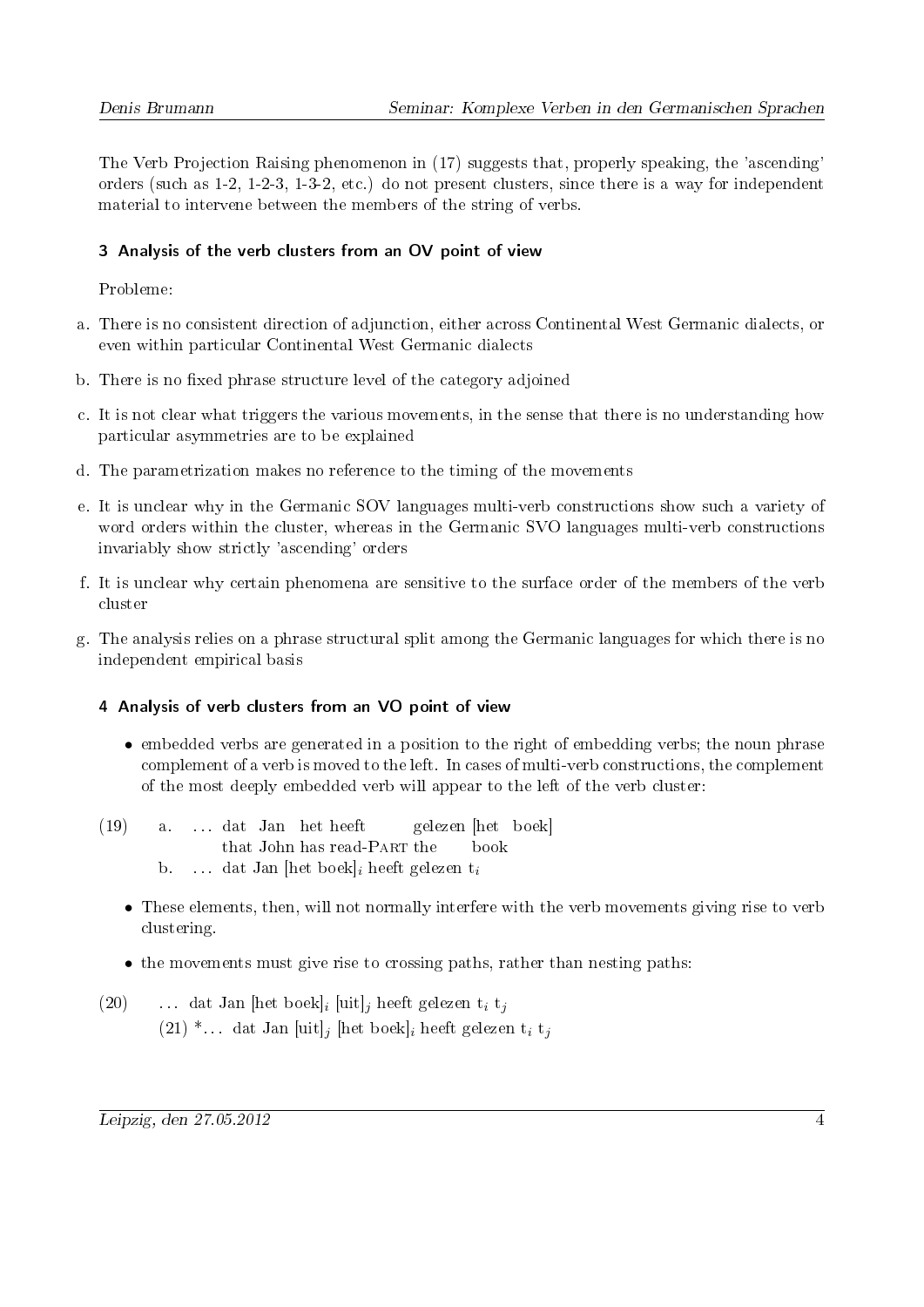- if the functional projection that hosts the object must precede the functional projection that hosts the embedded predicate, it is not excluded that the latter functional projection is generated somewhere between the auxiliary and the participle
- (22) ... dat Jan [het boek]<sub>i</sub> heeft [uit]<sub>j</sub> gelezen t<sub>i</sub> t<sub>j</sub>
	- it appears that, in the VO-approach, VP-Raising can be described independently of the verb movement that gives rise to the formation of verb clusters
	- we can maintain that verb clustering never involves movement of verb projections. This signicantly reduces the range of variation that the system of grammar allows
	- material breaking up the cluster cannot be placed to the right of the verb which it properly belongs to:
- (23) a. ... dat Jan [het boek]<sub>i</sub> [uit]<sub>j</sub> gelezen<sub>k</sub> that John the book out read-PART has heeft  $t_k$   $t_i$   $t_j$ b.  $*...$  dat Jan [het boek]<sub>i</sub> gelezen<sub>k</sub> heeft [uit]<sub>j</sub> t<sub>k</sub> t<sub>i</sub> t<sub>j</sub> c. \*... dat Jan [het boek]<sub>i</sub> gelezen<sub>k</sub> [uit]<sub>j</sub> heeft t<sub>k</sub> t<sub>i</sub> t<sub>j</sub>
	- the intervening material in VP Raising constructions must be construed (in a pretheoretical sense) with the verb it belongs to.
	- As a first approximation, we could propose that the order in  $(6a)$  results from there being no movement at all, while the order in (6b) is the result of adjunction of the participle to the left of the auxiliary
	- the variation in (6) is the result of the absence vs. presence of a particular movement  $\rightarrow$  A similar approach could not be as successful if we were to start from the OV-structure in (3)
	- From the VO-perspective, it looks like the basic 1-2 order is fixed (i.e., the auxiliary always follows the modal verb), while the 3 verb (the participle) can choose to not move at all, move part way, or move all the way (26a-c):

| (26) | a. $[\text{VP} \text{ moet } [\text{VP} \text{ hebben } [\text{VP} \text{ gelezen}]]]$                                      | $= (11a)$ |
|------|-----------------------------------------------------------------------------------------------------------------------------|-----------|
|      | b. [ $VP$ moet $[VP]$ gelezen <sub>i</sub> -hebben $[VP]$ t <sub>i</sub> ]]                                                 | $= (11b)$ |
|      | c. $[\nabla \mathbf{p} \text{ gelezen}_i \text{-meet } [\nabla \mathbf{p} \text{ hebben } [\nabla \mathbf{p} \text{ t}_i]]$ | $= (11c)$ |
|      | d. [ <sub>VP</sub> gelezen-hebben] <sub>j-moet</sub> [ <sub>VP</sub> t <sub>j</sub> [ <sub>VP</sub> t <sub>i</sub> ]]]      | $= (11d)$ |
|      | e. $[\text{v}_P \text{ [v}_P \text{ hebben } [\text{v}_P \text{ gelezen }]_i \text{ moet } t_j]]$                           | $= (11e)$ |
|      | f. $[\text{VP} \text{ hebben}_i\text{-}\text{moet} [\text{VP} \text{ t}_i] [\text{VP} \text{ gelezen}]]$                    | $= (11f)$ |
|      |                                                                                                                             |           |

• The extremely sharp ungrammaticality of (11f), across all Continental West Germanic, as far as I have been able to check, is clearly reminiscent of the ungrammaticality of (23b) (where the embedded predicate appears to be left stranded). This suggests that for licensing purposes the participle is dependent on the auxiliary in the same way as the embedded predicate (or another element in the relevant complement domain) is on the verb selecting it.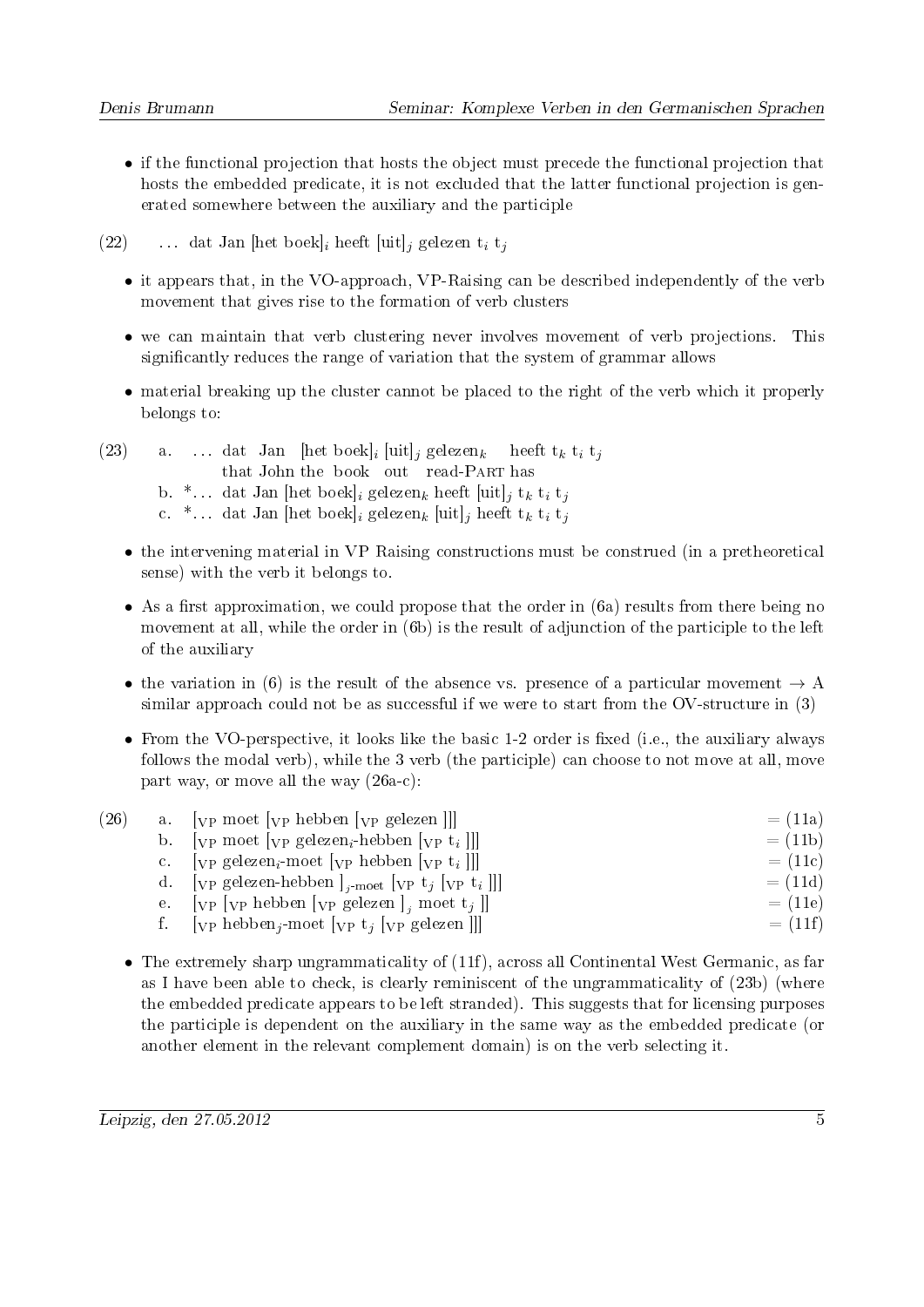- The generalization then seems to be that the participle must be licensed somewhere to the left of the auxiliary, which leaves the 1-2 order in (6a) and the 1-2-3 order in (lla) a very curious exception indeed.
- On the OV-approach, the general picture of the participle 3 moving gradually leftward (yielding the 1-2-3, 1-3-2, and 3-1-2 orders of  $(11a-c)$  is lost. Three entirely different derivations are needed to reach the three fully grammatical word orders in (lla-c).
- In conclusion, the various word orders discussed here can be derived in a simpler and more restrictive way if it is assumed that the verb phrase in Continental West Germanic is structured as in (2).

### 5 Patterns of optional movement

- The phenomenon that in certain dialects both the auxiliary-participle order and the participleauxiliary order are possible is described in terms of optional movement of the participle to the left. But the ungraInmaticality of (lIt) suggests that such optionality in fact does not exist
- If participle movement is optional, movement of the auxiliary to the left of the modal should not interfere with the placement of the participle. Yet this is what happens  $\rightarrow$  participle movement cannot be optional (30)
- (30) a. . . . dat Jan het boek kan that John the book can-INF have-INF read-PART hebben gelezen . . . that John may have read the book b.  $*...$  dat Jan het boek hebben<sub>i</sub> kan t<sub>i</sub> gelezen
	- When the auxiliary moves, only the position preceding the auxiliary remains as a potential landing site for the participle  $\rightarrow$  Kayne (1993) proposes to analyze auxiliary-participle constructions as possessive constructions (have should also be treated as a composite of two heads, which I will call BE and OF).

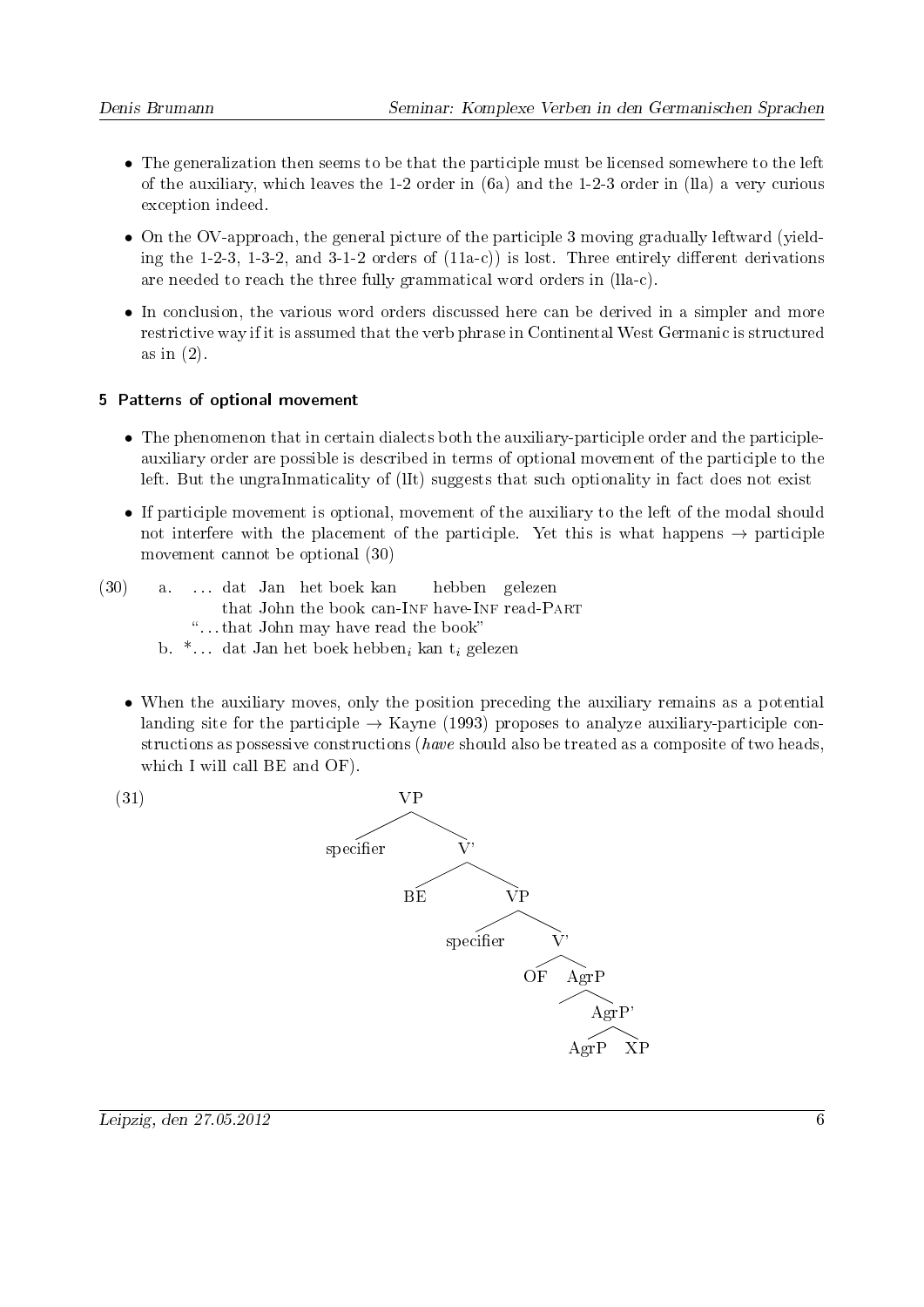- I assume that in possessive constructions, like  $(32a)$ , the lexical projection XP in  $(31)$  is an NP, whereas in auxiliary-participle constructions, like (32b), XP equals VP. Finally, in constructions containing a secondary predicate, like (32c), XP is a Small Clause:
- $(32)$  a... dat Jan [een boek]<sub>i</sub> heeft t<sub>i</sub> that John a book has . . . that John has a book b. ... dat Jan [het boek]<sub>i</sub> heeft  $\lbrack_{VP}$  gelezen t<sub>i</sub>] that John the book has read-PART . . . that John has read the book c. ... dat Jan [het boek]<sub>i</sub> [uit]<sub>j</sub> heeft [ $_{SC}$  t<sub>i</sub> t<sub>j</sub>] that John the book out has "...that John has finished the book" (33)  $\ldots$  [ het boek]<sub>i</sub> [<sub>VP</sub> - BE [<sub>VP</sub> - OF [<sub>AGRP</sub> [<sub>VP</sub> gelezen t<sub>i</sub>]]]]
	- $\bullet$  there are two specifier positions associated with have, indicated by the double hyphens in (33). I would like to propose now that the participle gelezen can be licensed in each of these two specifier positions
- (34) a. ...  $[\text{het boek}]_i [\text{vp } \text{BE} [\text{vp gelezen}_j \text{OF} [\text{A}_{GRP} [\text{vp } t_j t_i]]]]$ b. ...  $\left[ \text{ het boek} \right]_i \left[ \text{VP gelezen}_j \text{BE} \left[ \text{VP} - \text{OF} \left[ \text{A}_{\text{GRP}} \left[ \text{VP} t_j \text{t}_i \right] \right] \right] \right]$ 
	- The variation among the Continental West Germanic languages with respect to the position of the participle can now be described in terms of which of the two specifier positions in  $(33)$ may be occupied by the participle.
	- $\bullet$  This analysis differs from the one entertained in section 4, in that participle movement was described as adjunction to a head in section 4, and as movement to a specifier position in this section.
	- Contrary to what one would expect under the scenario under consideration here, the clausal complement does not appear to the left of the auxiliary, as pointed out to me by Daniel Büring (p.c.). I will not discuss this issue here, leaving the phrase structure status of the participle in (34) open.
	- As the facts in (11a-c) show, the optionality in the placement of the participle is not exhausted by the two variants yielded by (34). In particular, the participle may appear at the far left of a multi-verb cluster, and at various positions in between if the cluster contains more than three verbs.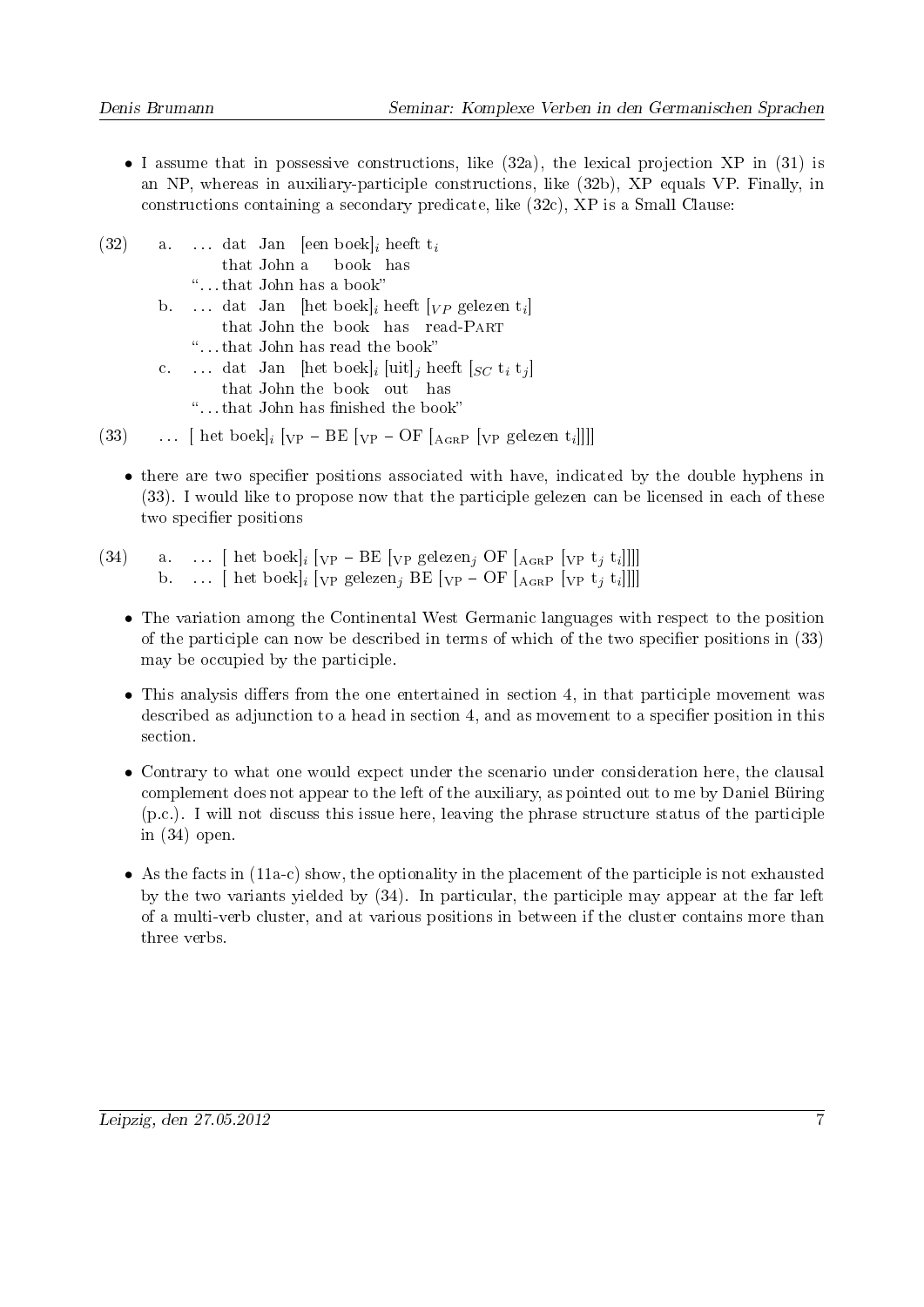|  |  | (37) a dat Jan het boek gelezen moet hebben            |  |           |
|--|--|--------------------------------------------------------|--|-----------|
|  |  | that John the book read-PART must-FIN have-INF         |  |           |
|  |  | " that John must have read the book."                  |  | $= (11c)$ |
|  |  | b. ? dat Jan het boek moet gelezen kunnen hebben       |  |           |
|  |  | that John the book must-FIN read-PART can-INF have-INF |  |           |
|  |  | " that John must have been able to read the book."     |  | 1.4.2.3   |

• A first approximation therefore could be to assume that in  $(37)$  the participle is licensed in the specifier position associated with the modal verb. This analysis cannot work if the modal verb itself needs the specifier position involved to license the verb in its immediate complement domain. Moreover, on the basis of the pair in  $(38)$ , one would expect to find the pair in  $(39)$ also, if the complement of the modal were to move as a phrase:

- (38) a. . . . dat Jan het boek moet that John the book must-FIN read-INF lezen ... that John must read the book.
	- b. . . . dat Jan het boek lezen moet

| (39) |  |  |  | a dat Jan het boek moet hebben gelezen                              |                                                |           |           |
|------|--|--|--|---------------------------------------------------------------------|------------------------------------------------|-----------|-----------|
|      |  |  |  |                                                                     | that John the book must-FIN have-INF read-PART |           |           |
|      |  |  |  | " that John must have read the book."                               |                                                | $= (11a)$ |           |
|      |  |  |  | b. $*$ dat Jan het boek $\lceil_{\text{hebben}}\rceil$ gelezen moet |                                                |           | $= (11e)$ |

- I will assume that a modal may 'take over' from an infinitival auxiliary (i.e., license the participle in its specifier position) on the basis of the licensing relation that exists between the modal and the infinitive
- (40) a. [<sub>VP</sub> gelezen<sub>i</sub> (hebben<sub>j</sub>)-moet [<sub>VP</sub> (hebben<sub>j</sub>) [<sub>VP</sub> t<sub>i</sub>]]]
	- Spelling out the higher copy yields the High German order 3-2-1, spelling out the lower copy yields the Standard Dutch order 3-1-2.
- (41) . . . dat Jan het boek gelezen zou moeten kunnen hebben that John the book read-PART should-FIN must-INF can-INF have-INF "... that John should have been able to read the book."  $5-1-2-3-4$ 
	- The capacity to license the participle in a specifier position is transferred with each adjunction
	- The distribution of intervening material in Verb Projection Raising constructions and the distribution of participles seem to be regulated in essentially identical ways

| (43) | a dat Jan het boek (uit) gelezen (*uit) moet (*uit) hebben       |       |
|------|------------------------------------------------------------------|-------|
|      | that John the book (out) read-PART (out) must-FIN (out) have-INF |       |
|      | " that John must have finished the book."                        | 3 1 2 |
|      | b dat Jan het boek (uit) moet (uit) hebben (uit) gelezen         |       |
|      | that John the book (out) must-FIN (out) have-INF read-PART (out) |       |
|      | " that John must have finished the book."                        | 1.2.3 |
|      |                                                                  |       |